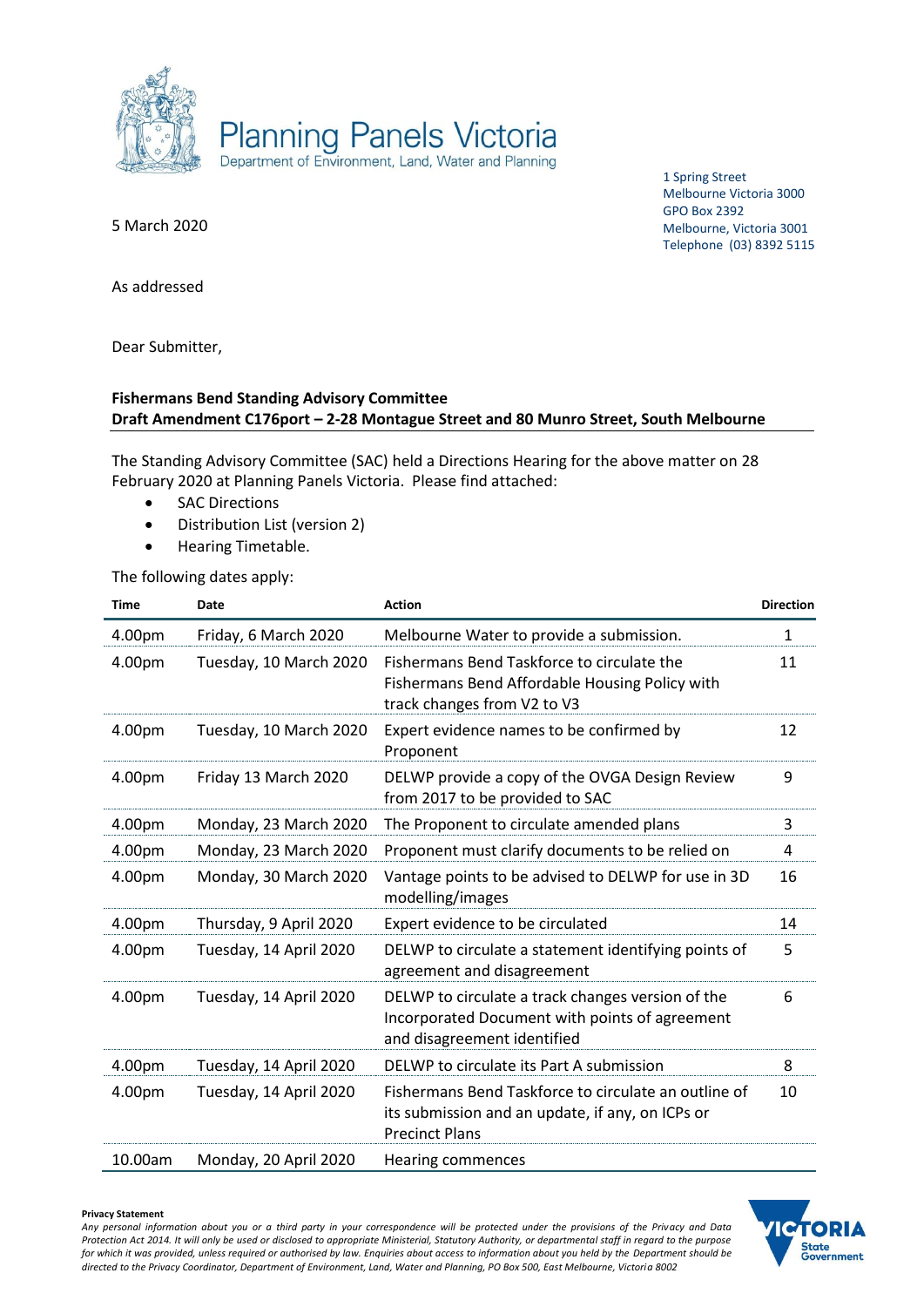The SAC made no declarations.

If you have questions, please contact Ms Amy Selvaraj at Planning Panels Victoria at [planning.panels@delwp.vic.gov.au.](mailto:planning.panels@delwp.vic.gov.au)

Yours sincerely,

Muholas Winburk

**Nick Wimbush** Co-Chair, Fishermans Bend Standing Advisory Committee

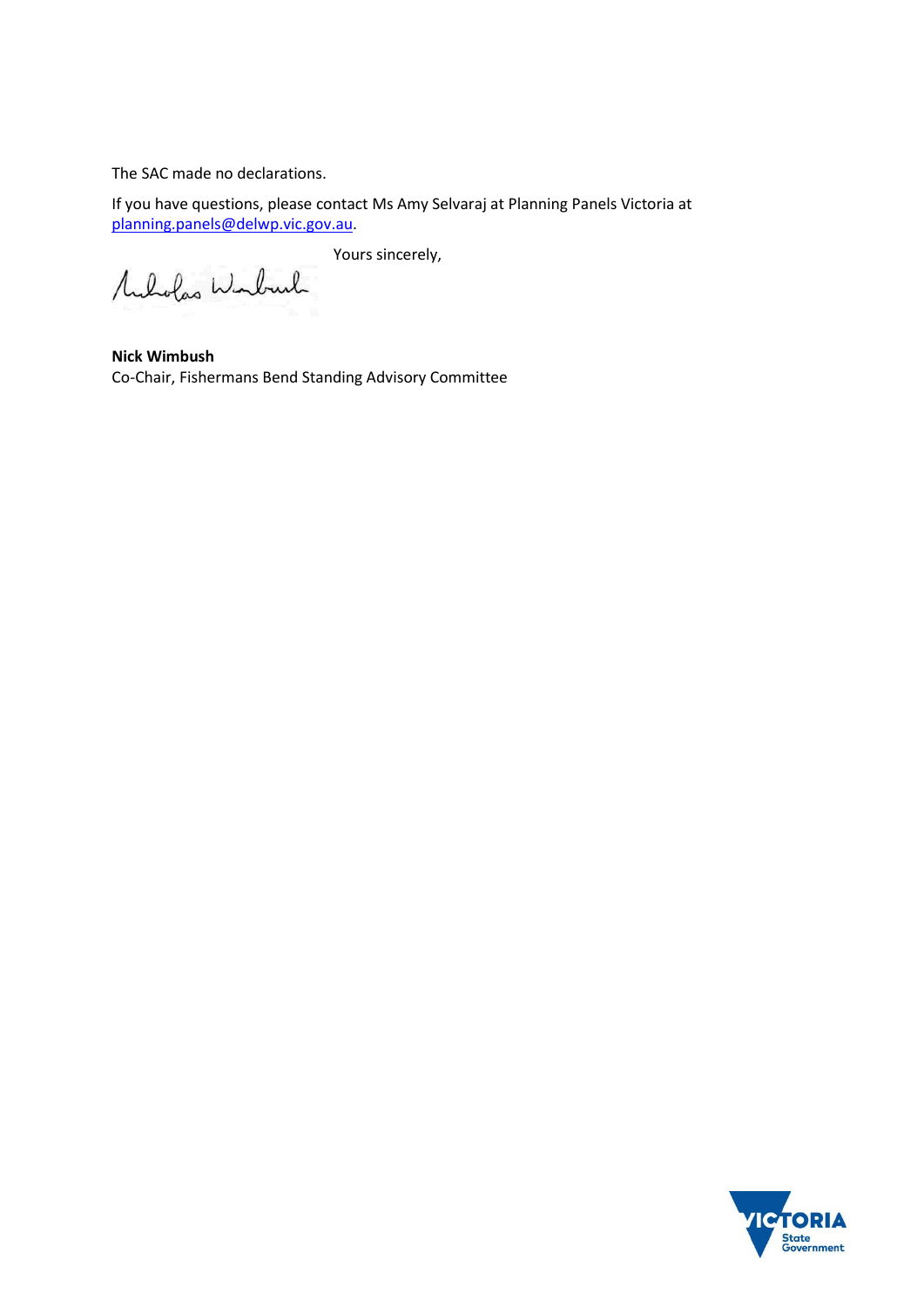## **SAC Directions**

Draft Amendment C176port – 2-28 Montague Street and 80 Munro Street, South Melbourne

## **Before the Hearing**

### **Leave to make late submission**

1. If it wishes to make a submission, Melbourne Water must provide such submission to DELWP with copies to parties on the attached distribution list by **4.00pm on Friday Monday, 30 March 2020**.

### **Parties to meet**

2. At the Directions Hearing parties indicated they are willing to meet to discuss points of agreement and disagreement around the design for the site. Such meetings should be coordinated by DELWP.

### **Circulation of Documents**

- 3. By no later than **4.00pm Monday 23 March 2020** Gurner 2-28 Montague Street Pty Ltd (the Proponent) should circulate to the SAC and parties revised plans for the future development of the site; including 3D images of the revised proposal.
- 4. At the same time, by **4.00pm Monday 23 March 2020**, the Proponent should provide a statement clarifying the status of plans, documents and supplementary information that has been previously provided; and specifically identify which, if any, are to be relied on.
- 5. Following the meeting(s) in Direction 2, the Panel directs that a statement of points of agreement and outstanding disagreement should be circulated to the Panel by DELWP by **4.00pm on Tuesday 14 April 2020.**
- 6. A revised, track changes version of the Incorporated Document should be circulated by DELWP by **4.00pm on Tuesday 14 April 2020** incorporating comments and points of agreement and nonagreement by parties. This version should use the version circulated by DELWP on Thursday 27 February 2020 as the base.
- 7. Documents should be circulated electronically, and hard copy materials should only be provided in exceptional circumstances.

### **DELWP Part A submission**

- 8. DELWP must circulate a Part A submission to parties on the distribution list by **4.00pm on Tuesday 14 April 2020** that includes:
	- a) background to the Amendment including chronology of events
	- b) strategic context and assessment including an assessment of the proposal against the planning scheme and in particular the planning controls introduced by Amendment GC81 and the objectives of the Fishermans Bend Framework Plan
	- c) issues identified in submissions
	- d) any suggested changes to the draft Amendment in response to submissions
	- e) an overview of surrounding development applications approved and proposed (general descriptions within a reasonable distance; copies of planning permits not required)
	- f) commentary on the appropriateness of proposed development contributions and the methods to secure them
- 9. DELWP should provide a copy of the OVGA Design Review of the earlier proposal for this site from 2017 to the SAC by **4.00pm on Friday 13 March 2020**.

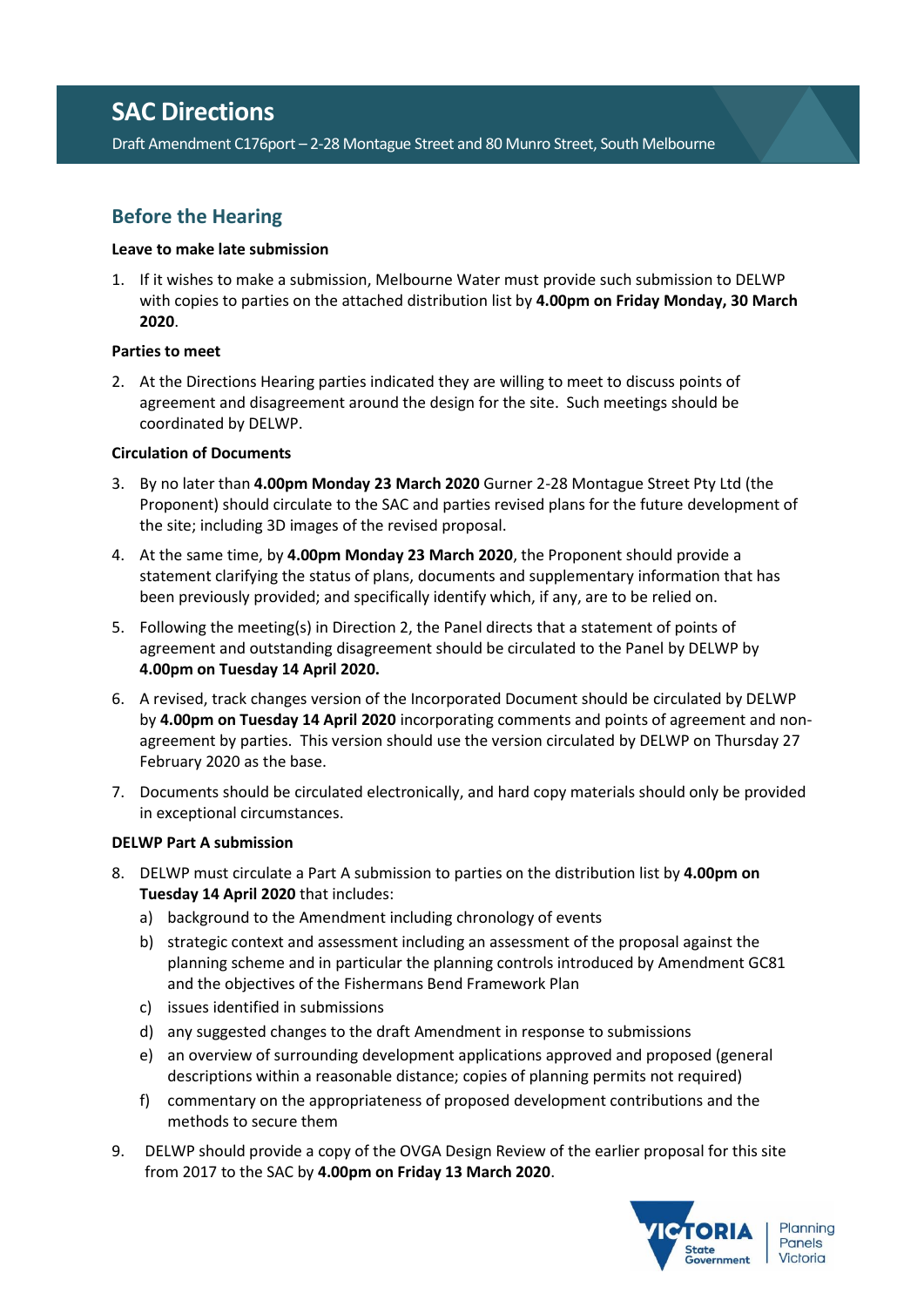### **Fishermans Bend Taskforce**

- 10. By **4.00pm on Tuesday 14 April 2020** the Taskforce should circulate an outline of its submission to the Hearing including a statement with an update on progress (if any) of relevant Infrastructure Contribution Plans, Precinct Plans or other relevant strategic documents.
- 11. The SAC understands a draft *Fishermans Bend Affordable Housing Policy* was tabled in the Tranche 1 - Site 6 – 203-205 Normanby Road hearing on 2 March 2020. This document will also need to be tabled in this Hearing; the Taskforce should provide to parties an explanation of the difference (perhaps via track changes) between Version 2 and Version 3 of this document by **4.00pm on Tuesday 10 March 2020**.

### **Witness reports**

- 12. The Proponent should provide a list of names and areas of expertise of experts by **4.00pm on Tuesday 10 March 2020.**
- 13. A witness report must:
	- a) comply with the Guide to Expert Evidence [\(https://www.planning.vic.gov.au/panels-and](https://www.planning.vic.gov.au/panels-and-committees/planning-panel-guides)[committees/planning-panel-guides\)](https://www.planning.vic.gov.au/panels-and-committees/planning-panel-guides)
	- b) not refer to any individual submitter by name if necessary, submitters should be referred to by submission number
	- c) be provided to the Panel as an unlocked document.
- 14. Parties must circulate their witness reports to parties on the distribution list by **4.00pm on Thursday 9 April 2020**.

### **Meeting of experts**

15. At this stage only the Proponent is calling expert evidence, but a number of parties have reserved the right to call evidence in the light of amended plans. If additional evidence is adduced the SAC will provide further directions on expert meetings.

#### **Vantage Points**

16. By no later than **4.00pm on Monday 30 March 2020** the SAC and parties should advise DELWP of particular vantage point of interest for use in the 3D model in the Hearing and for site inspections.

### **At the Hearing**

### **Submissions and information**

- 17. The Proponent must provide digital files of the amended plans so that DELWP updates the 3D Urban Circus modelling for use in the Hearing.
- 18. Parties should present material at the Hearing electronically. Electronic information presented at the Hearing must be:
	- a) circulated to parties on the distribution list by 10.00am on the morning the information is to be presented
	- b) brought to the Hearing Room on a USB stick in a clearly marked folder half an hour before the start of the day's hearing, to allow it to be uploaded onto the Hearing Room laptop.
- 19. After presenting to the Panel, submissions (preferably in MS Word) should be emailed to [planning.panels@delwp.vic.gov.au](mailto:planning.panels@delwp.vic.gov.au) as an unlocked document.
- 20. All information presented at the Hearing is a public document unless the Panel directs otherwise.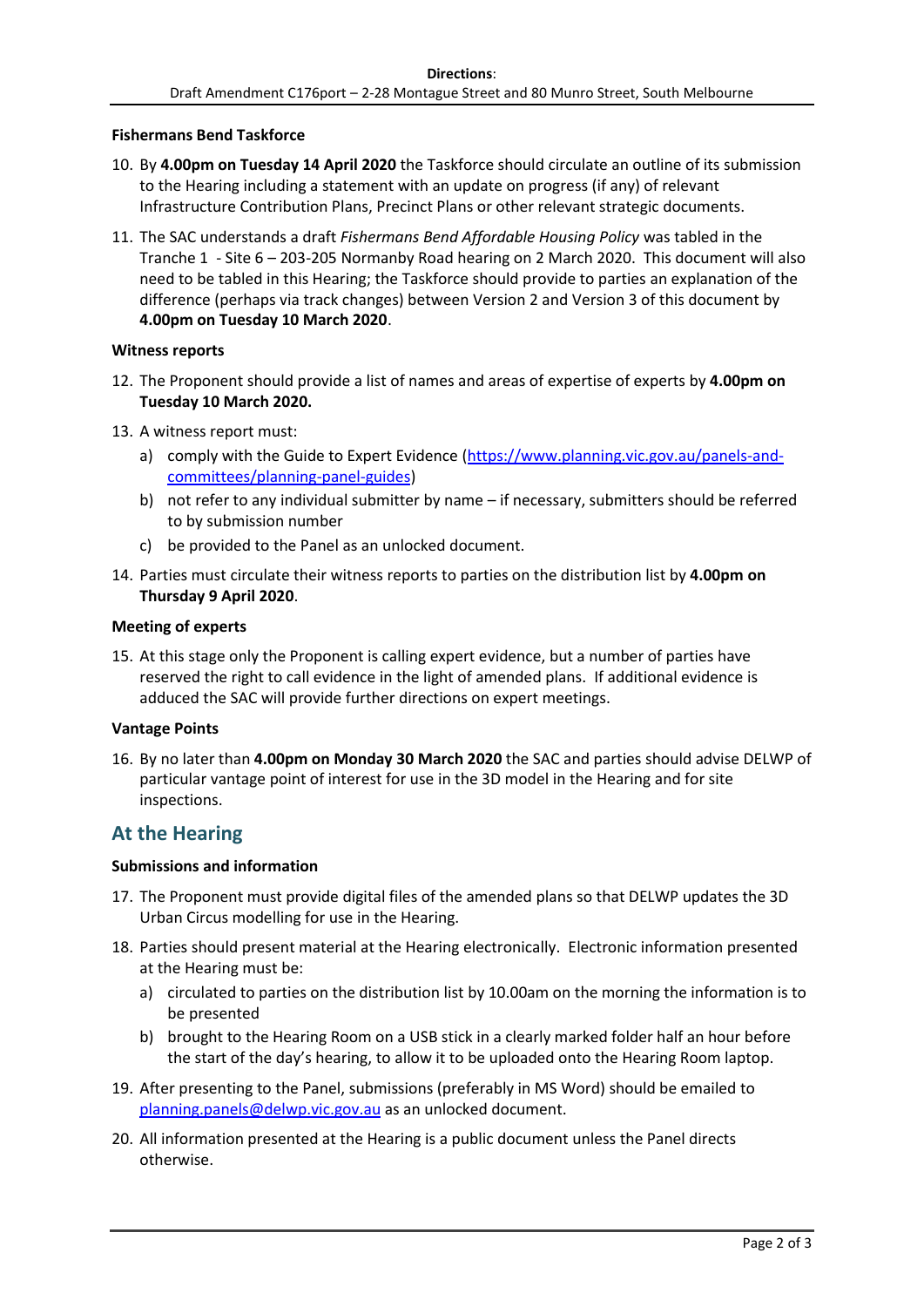### **DELWP Part B submission**

21. At the Hearing DELWP must provide a Part B submission that includes:

- a) A response to the evidence circulated; and
- b) DELWPs final position on the draft amendment and development proposal.

### **Proponent Submission**

22. At the Hearing, the Proponent must provide:

- a) a detailed response to submissions including that of the Fishermans Bend Task Force and the City of Port Phillip
- b) a detailed assessment of the proposal against relevant planning policy in the planning scheme
- c) a detailed assessment and response against the relevant decision guidelines in the zone and overlay controls in the planning scheme
- d) advice on what legal instruments or planning scheme provisions will be used to deliver commitments made for the proposal, such as affordable housing contributions for example

### **General**

### **Issues**

- 23. As discussed at the Directions Hearing the SAC raises the following issues on a without prejudice basis as issues that would appear to be relevant to the draft Amendment and proposal:
	- a) Consistency of the proposal (height and building typology) with the planning scheme including the Fishermans Bend Framework Plan, policy and the provisions of the zone and DDO30
	- b) Whether the proposal meets the dwelling mix objectives in the plannig scheme
	- c) The definition of employment uses and floorspace provision; are serviced apartments an employment use?
	- d) The provision of affordabe housing and separate entrances for same
	- e) Parking provision and consistency with policy.
- 24. There are many issues of detail which will need to be addressed such as those raised in the Taskforce referral response; some of these will be contingent on the amended plans to be provided by the Proponent.

### **Other sites in Fishermans Bend**

- 25. The SAC as a whole will be attempting to ensure that relevant material is shared across the particular site sub-committees to ensure a body of knowledge develops and is shared whilst preserving the procedural fairness rights of individual site proponents.
- 26. As reports are submitted to the Minister for Planning, the SAC will liaise with DELWP to ensure the findings of the SAC are available as soon as possible; without limiting the Minister's discretion to release such reports.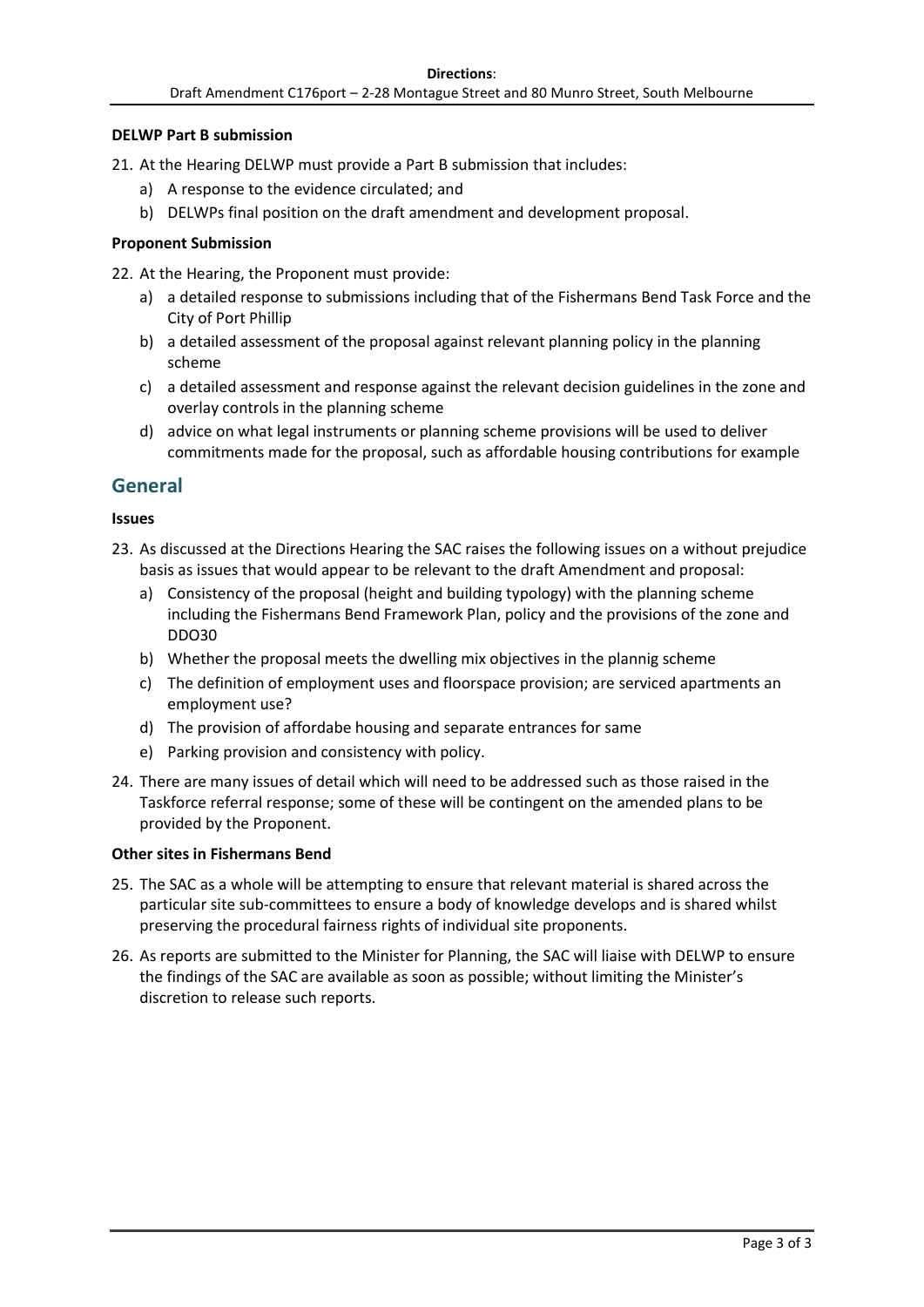# **Timetable**

**Draft Amendment C176port – 2-28 Montague Street and** 80 Munro Street, South Melbourne

### **Timetable Version 1 – 5 March 2020**

| Day $1:$                | Monday 20 April 2020                                                                                                                                                                                                                           |        |                  |  |
|-------------------------|------------------------------------------------------------------------------------------------------------------------------------------------------------------------------------------------------------------------------------------------|--------|------------------|--|
|                         | Venue: Planning Panels Victoria, Hearing Room 1 (Ground Floor, 1 Spring Street, Melbourne)                                                                                                                                                     |        |                  |  |
| <b>Time</b>             | Party                                                                                                                                                                                                                                          | Sub No | <b>Allocated</b> |  |
| $10.00$ am $- 10.15$ am | <b>Preliminary matters</b>                                                                                                                                                                                                                     |        | 15 mins          |  |
| $10.15$ am - 11.00am    | <b>Gurner 2-28 Montague Street Pty Ltd (Gurner)</b><br>represented by Jeremy Gobbo QC and Nicola<br>Collingwood of Counsel instructed by Planning and<br>Property Partners. Introductory explanation of<br>building design by Cox Architecture |        | 45 mins          |  |
| $11.00am - 1.00pm$      | Department of Environment, Land, Water and<br>Planning (DELWP) represented by Rupert Watters of<br>Counsel instructed by Kate Morris of Harwood<br>Andrews                                                                                     |        | 2 hours          |  |
| $1.00pm - 2.00pm$       | <b>Lunch Break</b>                                                                                                                                                                                                                             |        | 1 hour           |  |
| $2.00pm - 4.30pm$       | Fishermans Bend Task Force represented by Aiden<br>O'Neill                                                                                                                                                                                     |        | 2.5 hours        |  |
| 4.30pm                  | Day close                                                                                                                                                                                                                                      |        |                  |  |

### **Day 2: Tuesday 21 April 2020**

**Venue: Planning Panels Victoria, Hearing Room 1 (Ground Floor, 1 Spring Street, Melbourne)**

| <b>Time</b>             | Party                                                                     | Sub No | <b>Allocated</b> |
|-------------------------|---------------------------------------------------------------------------|--------|------------------|
| $10.00$ am - 10.15am    | Preliminary matters                                                       |        | 15 mins          |
| $10.15$ am $- 12.30$ pm | City of Port Phillip represented by Emily Marson of<br><b>Best Hooper</b> |        | 4 hours          |
| $12.30$ pm – 1.30pm     | <b>Lunch Break</b>                                                        |        | 1 hour           |
| $1.30pm - 3.00pm$       | City of Port Phillip contd.                                               |        |                  |
| $3.00pm - 4.00pm$       | Melbourne Water represented by Ashlee Gaunt<br>(TBC)                      |        | 1 hour           |
| 4.00pm                  | Day close                                                                 |        |                  |

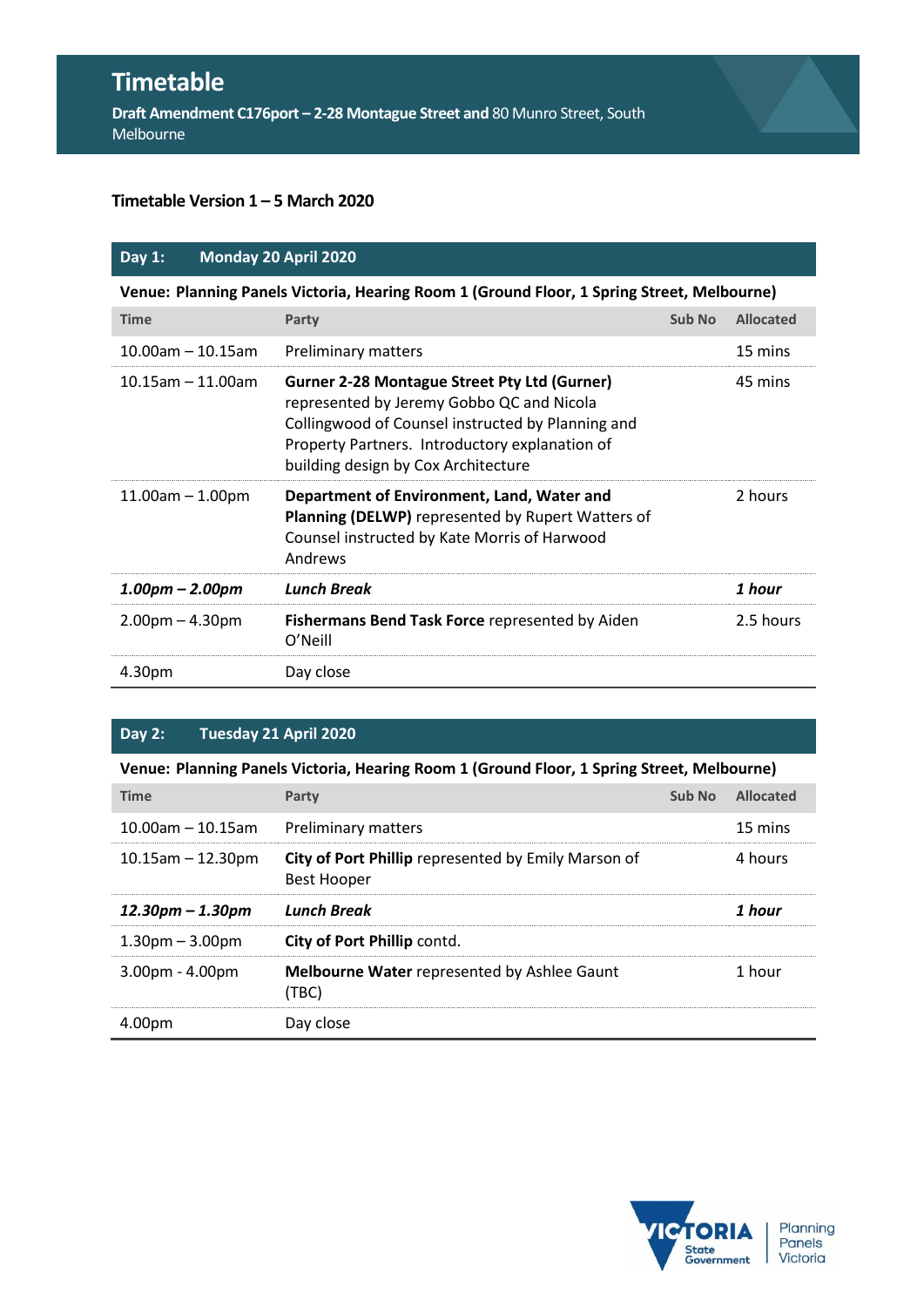| Day 3:               | <b>Wednesday 22 April 2020</b>                                                                                                                                                                                                                                               |        |                  |
|----------------------|------------------------------------------------------------------------------------------------------------------------------------------------------------------------------------------------------------------------------------------------------------------------------|--------|------------------|
|                      | Venue: Planning Panels Victoria, Hearing Room 1 (Ground Floor, 1 Spring Street, Melbourne)                                                                                                                                                                                   |        |                  |
| <b>Time</b>          | Party                                                                                                                                                                                                                                                                        | Sub No | <b>Allocated</b> |
| $10.00$ am - 10.15am | <b>Preliminary matters</b>                                                                                                                                                                                                                                                   |        | 15 mins          |
| $10.15$ am – 11.15am | <b>Gurner</b> represented by Jeremy Gobbo QC and Nicola<br>Collingwood of Counsel instructed by Planning and<br>Property Partners calling the following expert<br>evidence:<br>Planning, two experts TBC<br>Urban Design<br>Traffic<br>Economics from Urbis<br>Photomontages |        | 2.5 days         |
| 12.30pm – 1.30pm     | <b>Lunch Break</b>                                                                                                                                                                                                                                                           |        | 1 hour           |
| $1.30pm - 4.30pm$    | <b>Gurner</b> contd.                                                                                                                                                                                                                                                         |        |                  |
| 4.30pm               | Day close                                                                                                                                                                                                                                                                    |        |                  |

| Day 4:                  | Thursday 23 April 2020     |        |                  |
|-------------------------|----------------------------|--------|------------------|
| <b>Venue: TBC</b>       |                            |        |                  |
| <b>Time</b>             | Party                      | Sub No | <b>Allocated</b> |
| $10.00$ am - 10.15am    | <b>Preliminary matters</b> |        | 15 mins          |
| $10.15$ am $- 12.30$ pm | Gurner contd.              |        |                  |
| $12.30$ pm – 1.30pm     | <b>Lunch Break</b>         |        | 1 hour           |
| $1.30pm - 4.30pm$       | Gurner contd.              |        |                  |
| 4.30pm                  | Day close                  |        |                  |